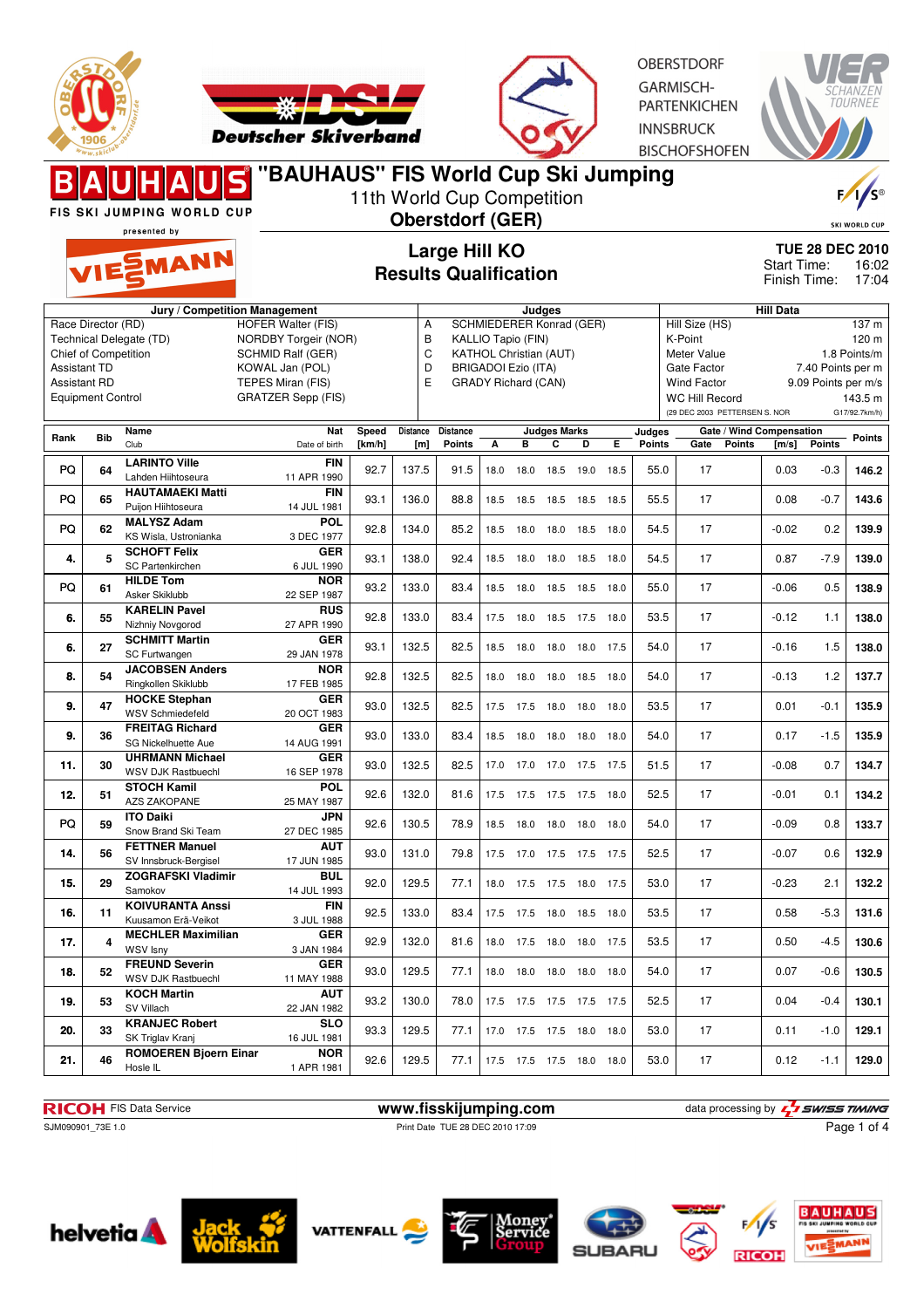



OBERSTDORE **GARMISCH-PARTENKICHEN INNSBRUCK BISCHOFSHOFEN** 



#### 11th World Cup Competition FIS SKI JUMPING WORLD CUP **Oberstdorf (GER)** SKI WORLD CUP presented by **Large Hill KO** EMANN Start Time: **Results Qualification** Finish Time: **Distance Speed Distance Judges Marks Bib Name Nat Judges Gate / Wind Compensation Gate Points [m/s] Points Points** Club **Points** Date of birth **[km/h] [m] Points A B C D E <sup>57</sup> BARDAL Anders NOR** 22. 57 **CHILIA AUGUST 1982 128.9** 24 AUG 1982 33.0 128.5 75.3 17.5 17.5 17.5 18.0 17.5 52.5 17 17 -0.12 1.1 128.9 Steinkier Skiklubb/Tronderhopp **<sup>38</sup> HAYBOECK Michael AUT 23.** 38 **DIPLEMENT MARK 1991 22.7** 128.5 75.3 17.5 17.0 17.5 18.0 17.5 52.5 17 0.01 -0.1 127.7 UVB Hinzenbach **<sup>58</sup> LOITZL Wolfgang AUT** PQ 93.4 127.5 73.5 18.0 17.0 18.0 18.0 17.5 53.5 17 0.00 0.0 **127.0** WSC Bad Mitterndorf 13 JAN 1980 **<sup>42</sup> PREVC Peter SLO** 20 SEP 1992 **24.** 93.5 128.5 75.3 17.5 17.0 17.0 17.5 17.0 51.5 17 -0.02 0.2 **127.0** SK Triglav Kranj **<sup>60</sup> EVENSEN Johan Remen NOR** PQ 60 Nolde Omegn Idrettforening 16 SEP 1985 93.4 127.0 72.6 17.5 17.5 17.5 18.0 18.0 53.0 17 -0.13 1.2 126.8 **<sup>50</sup> NEUMAYER Michael GER 27.** 50 SK Berchtesgaden 15 JAN 1979 92.8 127.0 72.6 17.5 17.5 17.5 17.5 17.5 17.5 17.5 17 0.00 0.0 125.1 SK Berchtesgaden **<sup>49</sup> TOCHIMOTO Shohei JPN** 28. 49 **COMING 10 ORDER 1989 28.7** 125.5 69.9 17.0 17.5 17.5 17.5 17.5 17.5 17.5 17.5 17 120.5 122.5 Snow Brand Ski Team **<sup>44</sup> JANDA Jakub CZE** 27 APR 1978 **29.** 92.8 126.0 70.8 17.5 17.0 17.5 18.0 17.5 52.5 17 0.25 -2.3 **121.0** Dukla Liberec **<sup>45</sup> CHEDAL Emmanuel FRA** 15 JAN 1983 **30.** 93.0 126.0 70.8 17.5 17.5 17.5 17.5 17.5 52.5 17 0.29 -2.6 **120.7** SC Courchevel **<sup>28</sup> HLAVA Lukas CZE**<br>10 SEP 1984 **31.** 28 Dukla Liberec 10 10 SEP 1984 33.4 124.0 67.2 17.0 17.5 17.5 17.5 17.5 52.5 17 17 -0.07 0.6 120.3 Dukla Liberec **<sup>35</sup> TAKEUCHI Taku JPN 32.** 35 Kitano Construction Corp. Ski Club 20 MAY 1987 32.5 125.5 69.9 17.5 17.5 17.5 17.5 17.5 17.5 52.5 17 17 0.25 -2.3 120.1

18 FEB 1988 **33.** 93.1 128.0 74.4 18.0 17.0 17.0 17.5 17.5 52.0 17 0.76 -6.9 **119.5**

SSR LZS SOKOL Szczyrk 29 SEP 1986 **34.** 92.5 123.0 65.4 18.0 17.0 17.5 17.5 17.5 52.5 17 -0.15 1.4 **119.3**

12 MAR 1990 **35.** 92.7 126.5 71.7 17.5 17.5 17.5 17.5 17.5 52.5 17 0.55 -5.0 **119.2**

4 JAN 1991 **36.** 92.8 122.5 64.5 17.5 17.0 17.0 17.0 17.0 51.0 17 -0.15 1.4 **116.9**

**37.** 34 Canden Hiihtoseura 11 MAY 1977 33.9 123.0 65.4 17.5 17.5 17.5 17.5 17.5 17.5 17.5 17 17 0.19 -1.7 116.2

**TUE 28 DEC 2010** 16:02 17:04

| 38. | 32 | <b>COLLOREDO Sebastian</b><br>G.S. Fiamme Gialle    | <b>ITA</b><br>9 SEP 1987  | 92.4 | 121.5 | 62.7 | 17.5 | 17.0 | 17.5 | 17.5 | 17.5 | 52.5 | 17 | $-0.09$ | 0.8    | 116.0 |
|-----|----|-----------------------------------------------------|---------------------------|------|-------|------|------|------|------|------|------|------|----|---------|--------|-------|
| 39. | 48 | <b>VELTA Rune</b><br>Lommedalen II                  | <b>NOR</b><br>19 JUL 1989 | 92.8 | 122.5 | 64.5 | 17.0 | 17.0 | 17.0 | 17.5 | 17.5 | 51.5 | 17 | 0.12    | $-1.1$ | 114.9 |
| 39. | 24 | <b>SEDLAK Borek</b><br>Dukla Liberec                | <b>CZE</b><br>15 JUN 1981 | 93.0 | 120.5 | 60.9 | 17.0 | 17.0 | 17.0 | 17.0 | 17.0 | 51.0 | 17 | $-0.33$ | 3.0    | 114.9 |
| 41. |    | <b>MUSIOL Julian</b><br><b>SCM Zella-Mehlis</b>     | <b>GER</b><br>4 APR 1986  | 92.9 | 122.5 | 64.5 | 17.0 | 17.5 | 17.0 | 17.5 | 17.5 | 52.0 | 17 | 0.23    | $-2.1$ | 114.4 |
| 42. | 37 | <b>KORNILOV Denis</b><br>Sdushor N. Novgorod Dinamo | <b>RUS</b><br>17 AUG 1986 | 92.8 | 121.0 | 61.8 | 17.5 | 17.5 | 17.5 | 17.5 | 17.5 | 52.5 | 17 | 0.15    | $-1.4$ | 112.9 |
| 43. | 40 | MATURA Jan<br>Dukla Liberec                         | <b>CZE</b><br>29 JAN 1980 | 92.6 | 120.0 | 60.0 | 17.5 | 17.0 | 17.0 | 17.5 | 17.5 | 52.0 | 17 | $-0.09$ | 0.8    | 112.8 |
| 44. | 23 | <b>TEPES Jurij</b><br>SD Dolomiti                   | <b>SLO</b><br>14 FEB 1989 | 93.3 | 119.0 | 58.2 | 16.5 | 16.5 | 17.0 | 17.0 | 17.0 | 50.5 | 17 | $-0.38$ | 3.5    | 112.2 |
| 45. | 39 | <b>KASAI Noriaki</b><br>Tsuchiya Home Ski Team      | <b>JPN</b><br>6 JUN 1972  | 92.8 | 120.0 | 60.0 | 16.5 | 16.0 | 16.5 | 16.0 | 17.0 | 49.0 | 17 | $-0.27$ | 2.5    | 111.5 |
| 46. | 20 | <b>PIKL Primoz</b><br>SSK Ljubno BTC                | <b>SLO</b><br>25 AUG 1982 | 38.7 | 121.5 | 62.7 | 16.0 | 16.5 | 16.0 | 15.5 | 16.0 | 48.0 | 17 | $-0.02$ | 0.2    | 110.9 |

**GER**

**POL**

**POL**

**GER**

**FIN**

**RICOH** FIS Data Service **www.fisskijumping.com** data processing by  $\frac{7}{2}$  **swiss TIMING** 

SJM090901\_73E 1.0 **Print Date TUE 28 DEC 2010 17:09** 

Page 2 of 4



**6**

**7**

**WANK Andreas** WSV Oberhof 05

**KUBACKI Dawid** TS Wisla Zakopane

**<sup>31</sup> BODMER Pascal** SV Messstetten

**<sup>34</sup> AHONEN Janne** Lahden Hiihtoseura

**<sup>41</sup> HULA Stefan**











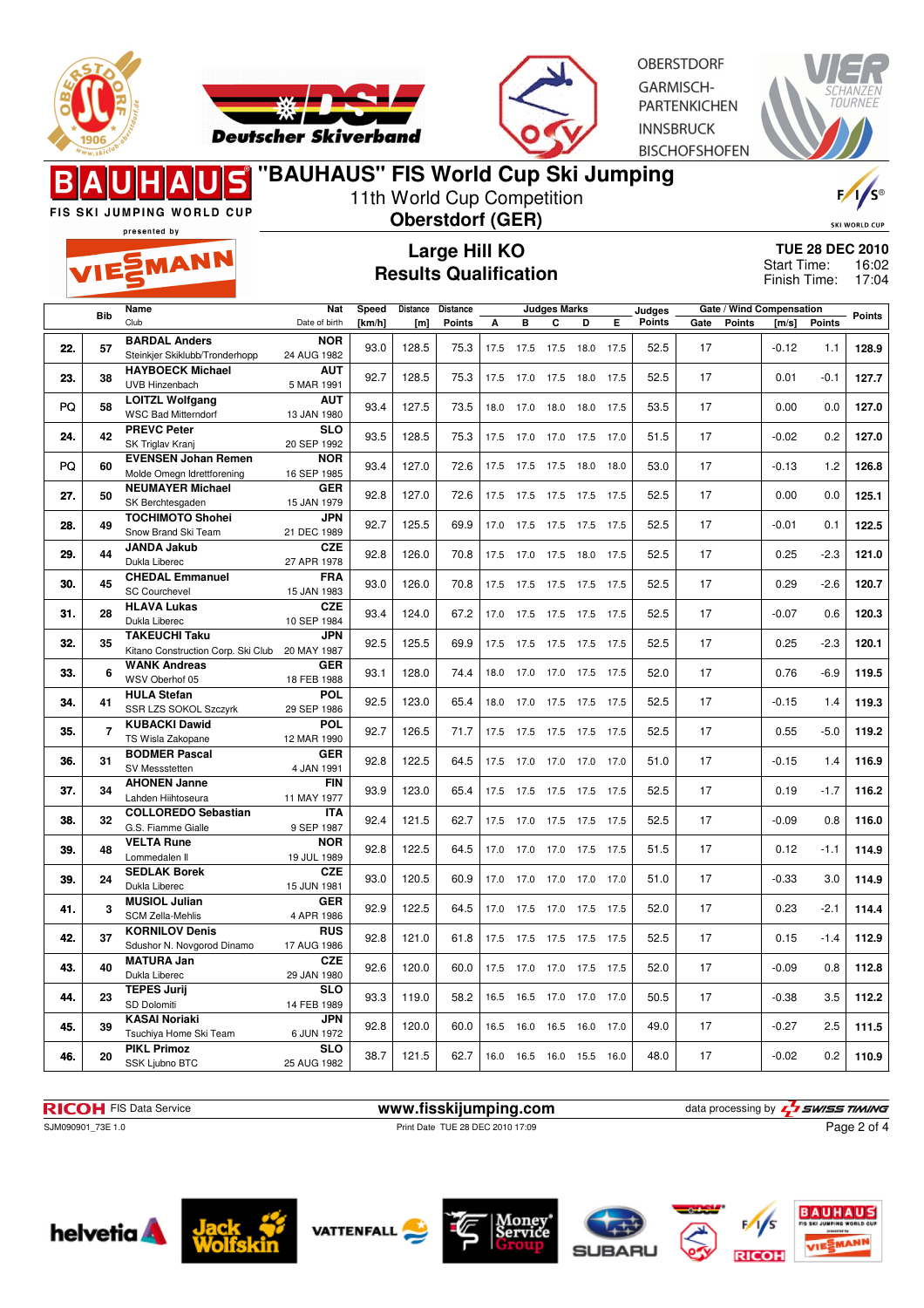



**OBERSTDORF** GARMISCH-**PARTENKICHEN INNSBRUCK BISCHOFSHOFEN** 



FIS SKI JUMPING WORLD CUP

MANN

## **"BAUHAUS" FIS World Cup Ski Jumping**

11th World Cup Competition

presented by

# **Oberstdorf (GER) Large Hill KO**

**Results Qualification**

SKI WORLD CUP

**TUE 28 DEC 2010** 16:02 Finish Time: 17:04 Start Time:

|     | <b>Bib</b>   | Name                             | <b>Nat</b>              | Speed  | <b>Distance</b>  | <b>Distance</b> |      |                              | <b>Judges Marks</b> |                |      | Judges |      | Gate / Wind Compensation |         |               | <b>Points</b> |
|-----|--------------|----------------------------------|-------------------------|--------|------------------|-----------------|------|------------------------------|---------------------|----------------|------|--------|------|--------------------------|---------|---------------|---------------|
|     |              | Club                             | Date of birth           | [km/h] | [ <sub>m</sub> ] | <b>Points</b>   | А    | в                            | C                   | D              | E.   | Points | Gate | <b>Points</b>            | [m/s]   | <b>Points</b> |               |
| 47. | 26           | <b>BACHLEDA Marcin</b>           | <b>POL</b>              | 92.5   | 117.5            | 55.5            | 17.5 | 17.0                         | 17.0                | 17.0           | 17.5 | 51.5   | 17   |                          | $-0.24$ | 2.2           | 109.2         |
|     |              | TS Wisla Zakopane                | 4 SEP 1982              |        |                  |                 |      |                              |                     |                |      |        |      |                          |         |               |               |
| PQ  | 67           | <b>MORGENSTERN Thomas</b>        | <b>AUT</b>              |        | <b>DNS</b>       |                 |      |                              |                     |                |      |        |      |                          |         |               |               |
|     |              | SV Villach                       | 30 OCT 1986             |        |                  |                 |      |                              |                     |                |      |        |      |                          |         |               |               |
| PQ  | 66           | <b>KOFLER Andreas</b>            | <b>AUT</b>              |        | <b>DNS</b>       |                 |      |                              |                     |                |      |        |      |                          |         |               |               |
|     |              | SV Innsbruck-Bergisel            | 17 MAY 1984             |        |                  |                 |      |                              |                     |                |      |        |      |                          |         |               |               |
| PQ  | 63           | <b>AMMANN Simon</b>              | $\overline{\text{SUI}}$ |        | <b>DNS</b>       |                 |      |                              |                     |                |      |        |      |                          |         |               |               |
|     |              | SSC Toggenburg                   | 25 JUN 1981             |        |                  |                 |      |                              |                     |                |      |        |      |                          |         |               |               |
|     |              |                                  |                         |        |                  |                 |      |                              |                     |                |      |        |      |                          |         |               |               |
|     |              | Not qualified for 1st Round      |                         |        |                  |                 |      |                              |                     |                |      |        |      |                          |         |               |               |
|     | 22           | <b>MORASSI Andrea</b>            | <b>ITA</b>              | 92.4   | 116.5            | 53.7            |      |                              |                     |                |      | 51.0   | 17   |                          | $-0.43$ | 3.9           | 108.6         |
| 48. |              | C.S. Forestale                   | 30 AUG 1988             |        |                  |                 | 17.0 | 16.5                         | 17.0 17.0 17.0      |                |      |        |      |                          |         |               |               |
| 48. | 13           | <b>VASSILIEV Dimitry</b>         | <b>RUS</b>              | 92.9   | 121.5            | 62.7            |      |                              |                     |                |      | 50.5   | 17   |                          | 0.51    | $-4.6$        | 108.6         |
|     |              | CSK/Lokomotiva UFA               | 26 DEC 1979             |        |                  |                 | 17.0 | 16.5                         | 17.0                | 17.0           | 16.5 |        |      |                          |         |               |               |
|     |              | <b>KOUDELKA Roman</b>            | <b>CZE</b>              |        |                  |                 |      |                              |                     |                |      |        | 17   |                          |         |               | 107.8         |
| 50. | 43           | LSK Lomnice nad Popelkov         | 9 JUL 1989              | 92.5   | 119.5            | 59.1            |      | 17.0 17.0 17.5 17.5 17.5     |                     |                |      | 52.0   |      |                          | 0.36    | $-3.3$        |               |
|     |              | <b>WATASE Yuta</b>               | <b>JPN</b>              |        |                  |                 |      |                              |                     |                |      |        |      |                          |         |               |               |
| 51. | 9            | Snow Brand Ski Team              | 8 AUG 1982              | 92.6   | 119.0            | 58.2            |      | 17.5  16.5  17.5  17.5  17.5 |                     |                |      | 52.5   | 17   |                          | 0.35    | $-3.2$        | 107.5         |
|     |              | <b>CHOI Heung-Chul</b>           | <b>KOR</b>              |        |                  |                 |      |                              |                     |                |      |        |      |                          |         |               |               |
| 52. | 21           | High 1                           | 3 DEC 1981              | 92.6   | 117.0            | 54.6            | 16.5 | 16.5                         | 16.5 17.0 17.0      |                |      | 50.0   | 17   |                          | $-0.30$ | 2.7           | 107.3         |
|     |              | <b>KIM Hvun-Ki</b>               | <b>KOR</b>              |        |                  |                 |      |                              |                     |                |      |        |      |                          |         |               |               |
| 53. | 10           | High 1                           | 9 FEB 1983              | 92.3   | 120.0            | 60.0            | 17.0 | 16.5                         | 16.0 16.5           |                | 17.0 | 50.0   | 17   |                          | 0.77    | $-7.0$        | 103.0         |
|     |              | <b>KEITURI Kalle</b>             | FIN                     |        |                  |                 |      |                              |                     |                |      |        |      |                          |         |               |               |
| 54. | 15           | Lahden Hiihtoseura               | 25 APR 1984             | 92.2   | 118.5            | 57.3            |      | 17.5 17.0 17.0 17.0 17.0     |                     |                |      | 51.0   | 17   |                          | 0.61    | $-5.5$        | 102.8         |
|     |              | <b>KARPENKO Nikolay</b>          | <b>KAZ</b>              |        |                  |                 |      |                              |                     |                |      |        |      |                          |         |               |               |
| 55. | 16           | Zska-Almaty                      | 10 AUG 1981             | 92.9   | 115.0            | 51.0            |      | 17.0 16.5                    | 17.0 16.5           |                | 17.5 | 50.5   | 17   |                          | 0.41    | $-3.7$        | 97.8          |
|     |              | <b>TROFIMOV Roman-Sergeevich</b> | <b>RUS</b>              |        |                  |                 |      |                              |                     |                |      |        |      |                          |         |               |               |
| 56. | 19           | Moskva Shvsm                     | 19 NOV 1989             | 92.0   | 113.0            | 47.4            | 17.5 | 17.5                         | 17.0 17.0 17.0      |                |      | 51.5   | 17   |                          | 0.17    | $-1.5$        | 97.4          |
|     |              | <b>KRAUS Marinus</b>             | <b>GER</b>              |        |                  |                 |      |                              |                     |                |      |        |      |                          |         |               |               |
| 57. | $\mathbf{1}$ | Wsv Oberaudorf                   | 13 FEB 1991             | 92.4   | 112.0            | 45.6            | 16.5 | 17.0 17.0 17.0 17.0          |                     |                |      | 51.0   | 17   |                          | $-0.06$ | 0.5           | 97.1          |
|     |              | <b>RUUSKANEN Juha-Matti</b>      | <b>FIN</b>              |        |                  |                 |      |                              |                     |                |      |        |      |                          |         |               |               |
| 58. | 25           | Puijon Hiihtoseura               | 24 JUL 1984             | 92.6   | 108.5            | 39.3            | 15.5 | 15.0                         |                     | 16.0 15.0 15.5 |      | 46.0   | 17   |                          | $-0.24$ | 2.2           | 87.5          |
|     |              | <b>KOROLEV Alexey</b>            | <b>KAZ</b>              |        |                  |                 |      |                              |                     |                |      |        |      |                          |         |               |               |
| 59. | 8            | Dynamo                           | 20 JUN 1987             | 92.1   | 111.5            | 44.7            | 15.5 | 17.0                         | 16.0                | 16.0           | 16.0 | 48.0   | 17   |                          | 0.58    | $-5.3$        | 87.4          |
|     |              | <b>MIETUS Krzysztof</b>          | POL                     |        |                  |                 |      |                              |                     |                |      |        |      |                          |         |               |               |
| 60. | 18           | AZS AWF Krak Z-ne                | 8 MAR 1991              | 92.3   | 108.0            | 38.4            | 16.5 | 16.5                         | 16.5                | 16.0           | 16.0 | 49.0   | 17   |                          | 0.23    | $-2.1$        | 85.3          |
|     |              | <b>BOSHCHUK Volodymyr</b>        | <b>UKR</b>              |        |                  |                 |      |                              |                     |                |      |        |      |                          |         |               |               |
| 61. | 17           | Verkhovina Ski School            | 3 AUG 1982              | 91.9   | 107.0            | 36.6            | 16.5 | 16.0                         | 16.5 16.0           |                | 16.5 | 49.0   | 17   |                          | 0.25    | $-2.3$        | 83.3          |
|     |              | <b>LAZAROVYCH Oleksandr</b>      | <b>UKR</b>              |        |                  |                 |      |                              |                     |                |      |        |      |                          |         |               |               |
| 62. | 14           | Vorokhta Ski School              | 30 AUG 1984             | 91.6   | 105.0            | 33.0            | 16.0 | 16.0                         | 16.0 16.0 16.0      |                |      | 48.0   | 17   |                          | 0.57    | $-5.2$        | 75.8          |
|     |              |                                  |                         |        |                  |                 |      |                              |                     |                |      |        |      |                          |         |               |               |

### **Disqualified**

| <b>PISUUAIIII GU</b> |                                                |                      |                                        |  |  |  |  |  |  |  |  |
|----------------------|------------------------------------------------|----------------------|----------------------------------------|--|--|--|--|--|--|--|--|
|                      | $\sim$<br>Daniel<br>. .<br>-ND<br>. .          | GER<br>$\sim$ $\sim$ | $\cap$ $\cap$<br>-<br>-<br>◡◡∟<br>$ -$ |  |  |  |  |  |  |  |  |
| . .                  | Stefan<br>.11V <sub>F</sub><br><b>INDIUMLL</b> | .<br>AU.             | (0.05.0)<br>$\sim$<br>ושו<br>ט.ט       |  |  |  |  |  |  |  |  |

#### **Reason for disqualification:**

ICR 441.4 (205.3): Obligations of Competitors SCE 4: suit

**RICOH** FIS Data Service **www.fisskijumping.com** data processing by  $\frac{7}{2}$  **SWISS TIMING** SJM090901\_73E 1.0 Print Date TUE 28 DEC 2010 17:09 Page 3 of 4